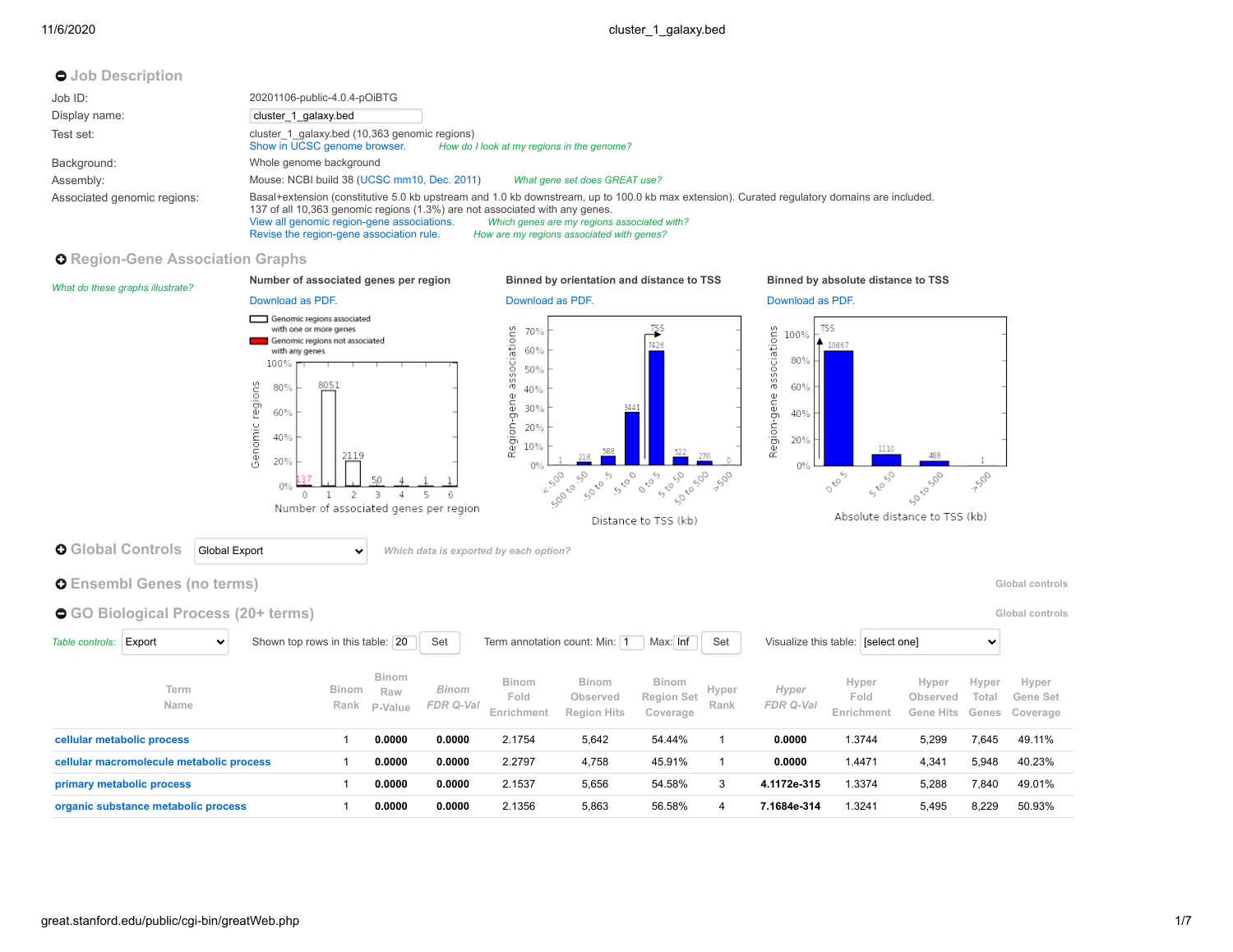| Term<br>Name                                        | <b>Binom</b><br>Rank | <b>Binom</b><br>Raw<br>P-Value | <b>Binom</b><br>FDR Q-Val | Binom<br>Fold<br>Enrichment | <b>Binom</b><br>Observed<br><b>Region Hits</b> | <b>Binom</b><br><b>Region Set</b><br>Coverage | Hyper<br>Rank  | Hyper<br>FDR Q-Val | Hyper<br>Fold<br>Enrichment | Hyper<br>Observed<br><b>Gene Hits</b> | Hyper<br>Total<br>Genes | Hyper<br>Gene Set<br>Coverage |  |
|-----------------------------------------------------|----------------------|--------------------------------|---------------------------|-----------------------------|------------------------------------------------|-----------------------------------------------|----------------|--------------------|-----------------------------|---------------------------------------|-------------------------|-------------------------------|--|
| metabolic process                                   |                      | 0.0000                         | 0.0000                    | 2.1144                      | 6,062                                          | 58.50%                                        | 5              | 2.9869e-311        | 1.3088                      | 5,732                                 | 8,684                   | 53.12%                        |  |
| macromolecule metabolic process                     |                      | 0.0000                         | 0.0000                    | 2.2024                      | 5,026                                          | 48.50%                                        | 6              | 5.5768e-311        | 1.3802                      | 4,601                                 | 6,610                   | 42.64%                        |  |
| cellular nitrogen compound metabolic process        | 1                    | 0.0000                         | 0.0000                    | 2.3494                      | 3,605                                          | 34.79%                                        | $\overline{7}$ | 1.2216e-260        | 1.4552                      | 3,224                                 | 4,393                   | 29.88%                        |  |
| nitrogen compound metabolic process                 | 1                    | 0.0000                         | 0.0000                    | 2.2888                      | 3,792                                          | 36.59%                                        | 8              | 1.6901e-252        | 1.4286                      | 3,405                                 | 4,726                   | 31.56%                        |  |
| nucleobase-containing compound metabolic<br>process |                      | 0.0000                         | 0.0000                    | 2.3600                      | 3,203                                          | 30.91%                                        | 9              | 5.2295e-240        | 1.4771                      | 2,827                                 | 3,795                   | 26.20%                        |  |
| heterocycle metabolic process                       |                      | 0.0000                         | 0.0000                    | 2.3443                      | 3,277                                          | 31.62%                                        | 10             | 1.5912e-235        | 1.4635                      | 2,897                                 | 3,925                   | 26.85%                        |  |
| nucleic acid metabolic process                      |                      | 0.0000                         | 0.0000                    | 2.4180                      | 2,898                                          | 27.96%                                        | 11             | 6.6600e-231        | 1.5060                      | 2,517                                 | 3,314                   | 23.33%                        |  |
| cellular aromatic compound metabolic process        | $\overline{1}$       | 0.0000                         | 0.0000                    | 2.3173                      | 3,293                                          | 31.78%                                        | 12             | 1.2004e-228        | 1.4537                      | 2,912                                 | 3,972                   | 26.99%                        |  |
| organic cyclic compound metabolic process           |                      | 0.0000                         | 0.0000                    | 2.2870                      | 3,389                                          | 32.70%                                        | 13             | 2.9937e-220        | 1.4337                      | 3,005                                 | 4,156                   | 27.85%                        |  |
| cellular component organization or biogenesis       |                      | 0.0000                         | 0.0000                    | 2.0322                      | 3,781                                          | 36.49%                                        | 14             | 2.9067e-195        | 1.3650                      | 3,440                                 | 4,997                   | 31.88%                        |  |
| gene expression                                     |                      | 0.0000                         | 0.0000                    | 2.3642                      | 2,742                                          | 26.46%                                        | 15             | 2.5992e-192        | 1.4760                      | 2,353                                 | 3,161                   | 21.81%                        |  |
| cellular protein metabolic process                  |                      | 0.0000                         | 0.0000                    | 2.2199                      | 2,577                                          | 24.87%                                        | 16             | 3.7990e-183        | 1.4649                      | 2,336                                 | 3,162                   | 21.65%                        |  |
| cellular biosynthetic process                       |                      | 0.0000                         | 0.0000                    | 2.1863                      | 2,993                                          | 28.88%                                        | 17             | 1.9868e-173        | 1.4149                      | 2,628                                 | 3,683                   | 24.36%                        |  |
| <b>RNA metabolic process</b>                        |                      | 0.0000                         | 0.0000                    | 2.3580                      | 2,498                                          | 24.10%                                        | 18             | 1.2928e-171        | 1.4766                      | 2,129                                 | 2,859                   | 19.73%                        |  |
| organic substance biosynthetic process              |                      | 0.0000                         | 0.0000                    | 2.1791                      | 3,035                                          | 29.29%                                        | 19             | 1.8193e-170        | 1.4070                      | 2,661                                 | 3,750                   | 24.66%                        |  |
| biosynthetic process                                |                      | 0.0000                         | 0.0000                    | 2.1688                      | 3.078                                          | 29.70%                                        | 20             | 3.1964e-169        | 1.4004                      | 2.707                                 | 3,833                   | 25.09%                        |  |

The test set of 10,363 genomic regions picked 10,790 (50%) of all 21,395 genes.<br>*GO Biological Process* has 13,090 terms covering 17,925 (84%) of all 21,395 genes, and 1,163,819 term - gene associations.<br>13,090 ontology te

● [GO Cellular Component](https://great-help.atlassian.net/wiki/spaces/GREAT/Gene+Ontology) (20+ terms) **blood controls and the controls and the controls controls and the controls <b>Global controls Global controls** 

| Table controls:         | Export                                   | $\checkmark$ | Shown top rows in this table: 20 |                                | Set                |                             | Term annotation count: Min: 1                  | Max: Inf                                      | Set           |                    | Visualize this table: [select one] |                                | $\checkmark$            |                               |
|-------------------------|------------------------------------------|--------------|----------------------------------|--------------------------------|--------------------|-----------------------------|------------------------------------------------|-----------------------------------------------|---------------|--------------------|------------------------------------|--------------------------------|-------------------------|-------------------------------|
|                         | Term<br>Name                             |              | Binom<br>Rank                    | <b>Binom</b><br>Raw<br>P-Value | Binom<br>FDR Q-Val | Binom<br>Fold<br>Enrichment | <b>Binom</b><br>Observed<br><b>Region Hits</b> | <b>Binom</b><br><b>Region Set</b><br>Coverage | Hyper<br>Rank | Hyper<br>FDR Q-Val | Hyper<br>Fold<br>Enrichment        | Hyper<br>Observed<br>Gene Hits | Hyper<br>Total<br>Genes | Hyper<br>Gene Set<br>Coverage |
| <i>intracellular</i>    |                                          |              |                                  | 0.0000                         | 0.0000             | 2.1073                      | 8,920                                          | 86.08%                                        |               | 0.0000             | 1.2738                             | 8,917                          | 13,881                  | 82.64%                        |
| nucleus                 |                                          |              |                                  | 0.0000                         | 0.0000             | 2.2418                      | 5,293                                          | 51.08%                                        |               | 0.0000             | 1.4167                             | 4,857                          | 6,798                   | 45.01%                        |
| cytoplasm               |                                          |              |                                  | 0.0000                         | 0.0000             | 2.0990                      | 7,091                                          | 68.43%                                        |               | 0.0000             | 1.3167                             | 6,928                          | 10,433                  | 64.21%                        |
| organelle               |                                          |              |                                  | 0.0000                         | 0.0000             | 2.1049                      | 8,418                                          | 81.23%                                        |               | 0.0000             | 1.2831                             | 8,323                          | 12,862                  | 77.14%                        |
|                         | membrane-bounded organelle               |              |                                  | 0.0000                         | 0.0000             | 2.1348                      | 7,982                                          | 77.02%                                        |               | 0.0000             | 1.3091                             | 7,793                          | 11,804                  | 72.22%                        |
| intracellular organelle |                                          |              |                                  | 0.0000                         | 0.0000             | 2.1677                      | 8,052                                          | 77.70%                                        |               | 0.0000             | 1.3272                             | 7,899                          | 11,801                  | 73.21%                        |
|                         | intracellular membrane-bounded organelle |              |                                  | 0.0000                         | 0.0000             | 2.2281                      | 7,308                                          | 70.52%                                        |               | 0.0000             | 1.3825                             | 7,069                          | 10,139                  | 65.51%                        |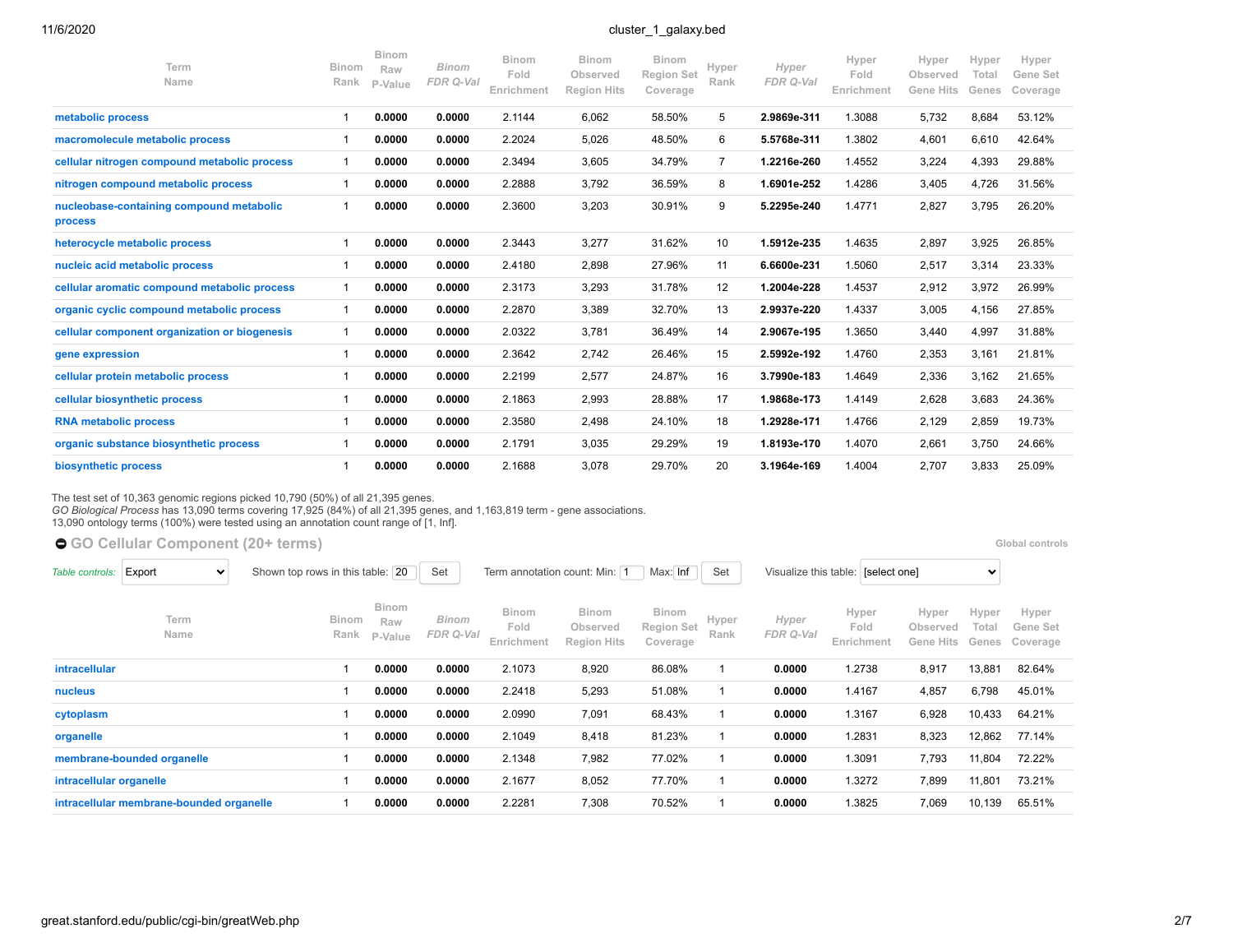| Term<br>Name                                 | Binom<br>Rank | <b>Binom</b><br>Raw<br>P-Value | <b>Binom</b><br>FDR Q-Val | <b>Binom</b><br>Fold<br>Enrichment | <b>Binom</b><br>Observed<br><b>Region Hits</b> | Binom<br><b>Region Set</b><br>Coverage | Hyper<br>Rank | Hyper<br>FDR Q-Val | Hyper<br>Fold<br>Enrichment | Hyper<br>Observed<br><b>Gene Hits</b> | Hyper<br>Total<br>Genes | Hyper<br>Gene Set<br>Coverage |
|----------------------------------------------|---------------|--------------------------------|---------------------------|------------------------------------|------------------------------------------------|----------------------------------------|---------------|--------------------|-----------------------------|---------------------------------------|-------------------------|-------------------------------|
| organelle lumen                              |               | 0.0000                         | 0.0000                    | 2.4688                             | 3,544                                          | 34.20%                                 |               | 0.0000             | 1.5641                      | 3,205                                 | 4,063                   | 29.70%                        |
| organelle part                               |               | 0.0000                         | 0.0000                    | 2.2681                             | 6,055                                          | 58.43%                                 |               | 0.0000             | 1.4123                      | 5,790                                 | 8,129                   | 53.66%                        |
| intracellular part                           |               | 0.0000                         | 0.0000                    | 2.1227                             | 8,758                                          | 84.51%                                 |               | 0.0000             | 1.2885                      | 8,738                                 | 13,447                  | 80.98%                        |
| nuclear part                                 |               | 0.0000                         | 0.0000                    | 2.4301                             | 3,502                                          | 33.79%                                 |               | 0.0000             | 1.5512                      | 3,141                                 | 4,015                   | 29.11%                        |
| cytoplasmic part                             |               | 0.0000                         | 0.0000                    | 2.1439                             | 5,750                                          | 55.49%                                 |               | 0.0000             | 1.3627                      | 5,511                                 | 8,019                   | 51.08%                        |
| intracellular organelle part                 |               | 0.0000                         | 0.0000                    | 2.3042                             | 5,979                                          | 57.70%                                 |               | 0.0000             | 1.4314                      | 5,703                                 | 7,900                   | 52.85%                        |
| intracellular organelle lumen                |               | 0.0000                         | 0.0000                    | 2.4720                             | 3,543                                          | 34.19%                                 |               | 0.0000             | 1.5648                      | 3,204                                 | 4,060                   | 29.69%                        |
| nuclear lumen                                |               | 0.0000                         | 0.0000                    | 2.4464                             | 3,166                                          | 30.55%                                 | 15            | 5.6226e-318        | 1.5634                      | 2,818                                 | 3,574                   | 26.12%                        |
| nucleoplasm                                  |               | 0.0000                         | 0.0000                    | 2.5392                             | 2,492                                          | 24.05%                                 | 16            | 5.3197e-280        | 1.6201                      | 2,193                                 | 2,684                   | 20.32%                        |
| macromolecular complex                       |               | 0.0000                         | 0.0000                    | 2.2565                             | 3,964                                          | 38.25%                                 | 17            | 4.8913e-276        | 1.4257                      | 3,667                                 | 5,100                   | 33.99%                        |
| cytosol                                      |               | 0.0000                         | 0.0000                    | 2.2801                             | 2,807                                          | 27.09%                                 | 18            | 1.6815e-214        | 1.4842                      | 2,509                                 | 3,352                   | 23.25%                        |
| protein complex                              |               | 0.0000                         | 0.0000                    | 2.3392                             | 2,665                                          | 25.72%                                 | 19            | 1.7751e-193        | 1.4738                      | 2,371                                 | 3,190                   | 21.97%                        |
| intracellular non-membrane-bounded organelle |               | 0.0000                         | 0.0000                    | 2.2206                             | 3,222                                          | 31.09%                                 | 20            | 1.0608e-179        | 1.3930                      | 2,905                                 | 4,135                   | 26.92%                        |

The test set of 10,363 genomic regions picked 10,790 (50%) of all 21,395 genes.<br>*GO Cellular Component* has 1,694 terms covering 19,074 (89%) of all 21,395 genes, and 371,380 term - gene associations.<br>1,694 ontology terms

● [GO Molecular Function](https://great-help.atlassian.net/wiki/spaces/GREAT/Gene+Ontology) (20+ terms) **Blooman Controls and Controls and Controls <b>Global controls Global controls** 

| Export<br>$\checkmark$<br>Table controls:                                             | Shown top rows in this table: | 20                             | Set                | Term annotation count: Min: 1 |                                                | Max: Inf<br>Set                               |                          | Visualize this table: | [select one]                |                                | $\checkmark$            |                               |
|---------------------------------------------------------------------------------------|-------------------------------|--------------------------------|--------------------|-------------------------------|------------------------------------------------|-----------------------------------------------|--------------------------|-----------------------|-----------------------------|--------------------------------|-------------------------|-------------------------------|
| Term<br>Name                                                                          | <b>Binom</b><br>Rank          | <b>Binom</b><br>Raw<br>P-Value | Binom<br>FDR Q-Val | Binom<br>Fold<br>Enrichment   | <b>Binom</b><br>Observed<br><b>Region Hits</b> | <b>Binom</b><br><b>Region Set</b><br>Coverage | Hyper<br>Rank            | Hyper<br>FDR Q-Val    | Hyper<br>Fold<br>Enrichment | Hyper<br>Observed<br>Gene Hits | Hyper<br>Total<br>Genes | Hyper<br>Gene Set<br>Coverage |
| heterocyclic compound binding                                                         |                               | 0.0000                         | 0.0000             | 2.1803                        | 4,445                                          | 42.89%                                        | $\overline{\phantom{a}}$ | 1.1660e-203           | 1.3331                      | 3,993                          | 5,939                   | 37.01%                        |
| organic cyclic compound binding                                                       |                               | 0.0000                         | 0.0000             | 2.1609                        | 4,474                                          | 43.17%                                        | $\overline{2}$           | 1.4474e-192           | 1.3205                      | 4,017                          | 6,032                   | 37.23%                        |
| nucleic acid binding                                                                  |                               | 0.0000                         | 0.0000             | 2.3833                        | 3,267                                          | 31.53%                                        | 3                        | 1.1318e-187           | 1.4118                      | 2,836                          | 3,983                   | 26.28%                        |
| <b>RNA binding</b>                                                                    | 8                             | 2.8284e-298                    | 1.4605e-295        | 2.8352                        | 1,584                                          | 15.29%                                        | 4                        | 9.8560e-177           | 1.6399                      | 1,382                          | 1,671                   | 12.81%                        |
| transferase activity                                                                  | 11                            | 4.2811e-186                    | 1.6078e-183        | 2.0565                        | 1,812                                          | 17.49%                                        | 8                        | 2.3413e-94            | 1.3992                      | 1,647                          | 2,334                   | 15.26%                        |
| <b>DNA binding</b>                                                                    | 12                            | 3.8927e-177                    | 1.3401e-174        | 2.0867                        | 1,680                                          | 16.21%                                        | 25                       | 6.8530e-44            | 1.2896                      | 1,371                          | 2,108                   | 12.71%                        |
| enzyme binding                                                                        | 13                            | 7.0419e-166                    | 2.2377e-163        | 2.1008                        | 1,560                                          | 15.05%                                        | 9                        | 2.7784e-84            | 1.4196                      | 1,376                          | 1,922                   | 12.75%                        |
| hydrolase activity, acting on acid anhydrides                                         | 33                            | 1.4043e-63                     | 1.7579e-61         | 2.0538                        | 656                                            | 6.33%                                         | 41                       | 1.9260e-26            | 1.3631                      | 585                            | 851                     | 5.42%                         |
| hydrolase activity, acting on acid anhydrides, in<br>phosphorus-containing anhydrides | 34                            | 1.6013e-63                     | 1.9456e-61         | 2.0543                        | 655                                            | 6.32%                                         | 40                       | 1.6960e-26            | 1.3639                      | 584                            | 849                     | 5.41%                         |
| pyrophosphatase activity                                                              | 35                            | 2.9674e-63                     | 3.5024e-61         | 2.0534                        | 653                                            | 6.30%                                         | 42                       | 3.1041e-26            | 1.3625                      | 582                            | 847                     | 5.39%                         |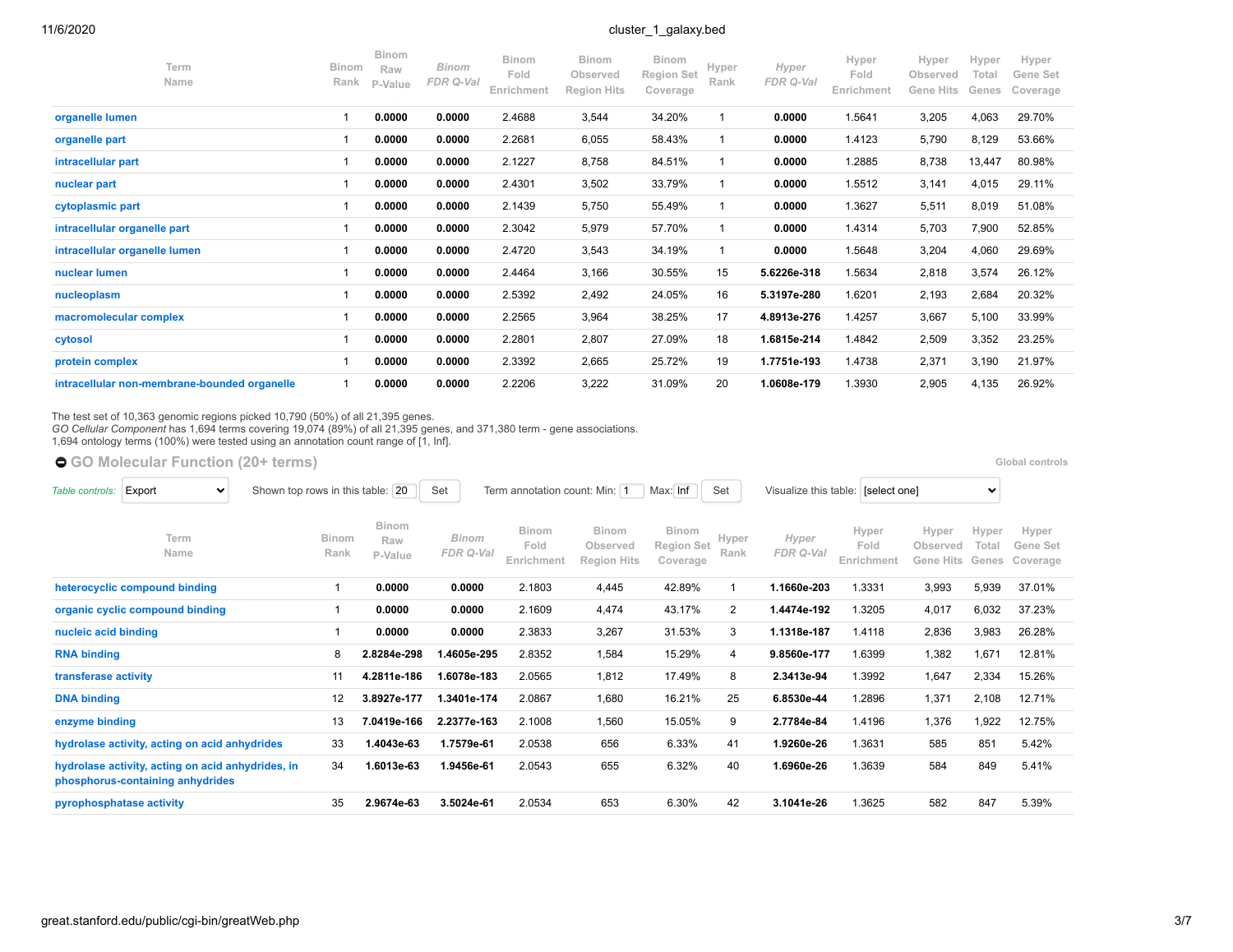| Term<br>Name                                                   | <b>Binom</b><br>Rank | <b>Binom</b><br>Raw<br>P-Value | Binom<br>FDR Q-Val | <b>Binom</b><br>Fold<br>Enrichment | <b>Binom</b><br>Observed<br><b>Region Hits</b> | <b>Binom</b><br><b>Region Set</b><br>Coverage | Hyper<br>Rank | Hyper<br>FDR Q-Val | Hyper<br>Fold<br>Enrichment | Hyper<br>Observed<br>Gene Hits | Hyper<br>Total<br>Genes | Hyper<br>Gene Set<br>Coverage |
|----------------------------------------------------------------|----------------------|--------------------------------|--------------------|------------------------------------|------------------------------------------------|-----------------------------------------------|---------------|--------------------|-----------------------------|--------------------------------|-------------------------|-------------------------------|
| transcription factor binding                                   | 36                   | 5.7220e-63                     | 6.5660e-61         | 2.2333                             | 539                                            | 5.20%                                         | 30            | 5.0014e-34         | 1.5057                      | 426                            | 561                     | 3.95%                         |
| kinase binding                                                 | 37                   | 1.8289e-60                     | 2.0419e-58         | 2.1551                             | 559                                            | 5.39%                                         | 35            | 8.3316e-31         | 1.4502                      | 471                            | 644                     | 4.37%                         |
| chromatin binding                                              | 38                   | 2.7096e-59                     | 2.9456e-57         | 2.2020                             | 523                                            | 5.05%                                         | 36            | 1.6717e-30         | 1.4801                      | 418                            | 560                     | 3.87%                         |
| nucleoside-triphosphatase activity                             | 39                   | 8.5414e-59                     | 9.0473e-57         | 2.0438                             | 614                                            | 5.92%                                         | 49            | 2.2088e-23         | 1.3515                      | 548                            | 804                     | 5.08%                         |
| protein kinase binding                                         | 43                   | 6.5958e-52                     | 6.3365e-50         | 2.1325                             | 491                                            | 4.74%                                         | 39            | 5.7872e-27         | 1.4481                      | 417                            | 571                     | 3.86%                         |
| ubiquitin-like protein transferase activity                    | 44                   | 5.3931e-51                     | 5.0634e-49         | 2.2971                             | 411                                            | 3.97%                                         | 31            | 2.1725e-33         | 1.5518                      | 360                            | 460                     | 3.34%                         |
| ubiquitin-protein transferase activity                         | 46                   | 1.1365e-49                     | 1.0206e-47         | 2.3060                             | 397                                            | 3.83%                                         | 32            | 4.9046e-33         | 1.5602                      | 347                            | 441                     | 3.22%                         |
| transcription factor activity, protein binding                 | 47                   | 4.7643e-49                     | 4.1875e-47         | 2.1159                             | 472                                            | 4.55%                                         | 48            | 1.0574e-23         | 1.4397                      | 379                            | 522                     | 3.51%                         |
| transcription factor activity, transcription factor<br>binding | 48                   | 3.1485e-47                     | 2.7097e-45         | 2.1024                             | 461                                            | 4.45%                                         | 53            | 1.9132e-22         | 1.4312                      | 371                            | 514                     | 3.44%                         |
| transcription cofactor activity                                | 52                   | 3.8286e-43                     | 3.0415e-41         | 2.1441                             | 402                                            | 3.88%                                         | 56            | 5.8032e-20         | 1.4380                      | 322                            | 444                     | 2.98%                         |

The test set of 10,363 genomic regions picked 10,790 (50%) of all 21,395 genes.<br>*GO Molecular Function* has 4,131 terms covering 17,189 (80%) of all 21,395 genes, and 227,341 term - gene associations.<br>4,131 ontology terms

**[Human Phenotype](https://great-help.atlassian.net/wiki/spaces/GREAT/Human+Phenotype) (20+ terms) [Global controls](http://great.stanford.edu/public/cgi-bin/greatWeb.php#global_controls_header) Global controls Global controls** 

| Export<br>Table controls:<br>$\checkmark$ | Shown top rows in this table:            | 20                   | Set                     | Term annotation count: Min: 1 |                                    | Max: Inf                                       | Set                                    | Visualize this table: [select one] |                    |                             | $\checkmark$                          |                         |                               |
|-------------------------------------------|------------------------------------------|----------------------|-------------------------|-------------------------------|------------------------------------|------------------------------------------------|----------------------------------------|------------------------------------|--------------------|-----------------------------|---------------------------------------|-------------------------|-------------------------------|
|                                           | Term<br>Name                             | <b>Binom</b><br>Rank | Binom<br>Raw<br>P-Value | <b>Binom</b><br>FDR Q-Val     | <b>Binom</b><br>Fold<br>Enrichment | <b>Binom</b><br>Observed<br><b>Region Hits</b> | <b>Binom</b><br>Region Set<br>Coverage | Hyper<br>Rank                      | Hyper<br>FDR Q-Val | Hyper<br>Fold<br>Enrichment | Hyper<br>Observed<br><b>Gene Hits</b> | Hyper<br>Total<br>Genes | Hyper<br>Gene Set<br>Coverage |
|                                           | Abnormality of the nervous system        |                      | 7.7393e-171             | 5.1072e-167                   | 2.0426                             | 1,702                                          | 16.42%                                 | 14                                 | 2.1253e-90         | 1.4187                      | 1,471                                 | 2.056                   | 13.63%                        |
|                                           | Abnormality of nervous system physiology | 2                    | 1.7719e-163             | 5.8465e-160                   | 2.0832                             | 1,567                                          | 15.12%                                 | 10                                 | 2.9540e-93         | 1.4483                      | 1,360                                 | 1,862                   | 12.60%                        |
|                                           | Abnormality of nervous system morphology | 3                    | 2.3863e-151             | 5.2491e-148                   | 2.1703                             | 1,339                                          | 12.92%                                 | 6                                  | 1.4349e-98         | 1.5105                      | 1,164                                 | 1,528                   | 10.79%                        |
| nervous system                            | Morphological abnormality of the central | 4                    | 5.4701e-149             | 9.0242e-146                   | 2.2360                             | 1,242                                          | 11.98%                                 | $\overline{2}$                     | 5.0716e-105        | 1.5565                      | 1,077                                 | 1,372                   | 9.98%                         |
|                                           | Abnormality of the musculature           | 5                    | 1.0415e-147             | 1.3746e-144                   | 2.2306                             | 1,238                                          | 11.95%                                 | 16                                 | 2.2242e-89         | 1.5046                      | 1,079                                 | 1,422                   | 10.00%                        |
|                                           | Abnormality of skeletal morphology       | 6                    | 1.2557e-146             | 1.3810e-143                   | 2.1283                             | 1,354                                          | 13.07%                                 | 17                                 | 9.1054e-86         | 1.4710                      | 1,161                                 | 1,565                   | 10.76%                        |
|                                           | <b>Neurodevelopmental abnormality</b>    |                      | 2.4964e-146             | 2.3534e-143                   | 2.2280                             | 1,230                                          | 11.87%                                 | 3                                  | 6.5618e-102        | 1.5538                      | 1,054                                 | 1,345                   | 9.77%                         |
|                                           | <b>Abnormality of brain morphology</b>   | 8                    | 4.0281e-143             | 3.3226e-140                   | 2.2747                             | 1,156                                          | 11.16%                                 | $\mathbf 1$                        | 3.4825e-108        | 1.5907                      | 1,006                                 | 1,254                   | 9.32%                         |
|                                           | Abnormality of the skeletal system       | 9                    | 5.6923e-142             | 4.1738e-139                   | 2.0823                             | 1,377                                          | 13.29%                                 | 20                                 | 9.3095e-79         | 1.4430                      | 1,184                                 | 1.627                   | 10.97%                        |
|                                           | Abnormality of head or neck              | 10                   | 1.0100e-140             | 6.6649e-138                   | 2.0752                             | 1,376                                          | 13.28%                                 | 23                                 | 1.0168e-77         | 1.4394                      | 1,184                                 | 1,631                   | 10.97%                        |
| Abnormality of the head                   |                                          | 11                   | 3.4607e-140             | 2.0761e-137                   | 2.0801                             | 1,364                                          | 13.16%                                 | 21                                 | 1.9749e-78         | 1.4449                      | 1,171                                 | 1,607                   | 10.85%                        |
| Abnormality of the eye                    |                                          | 12                   | 1.2155e-134             | 6.6843e-132                   | 2.0871                             | 1,304                                          | 12.58%                                 | 24                                 | 2.1388e-75         | 1.4457                      | 1,125                                 | 1,543                   | 10.43%                        |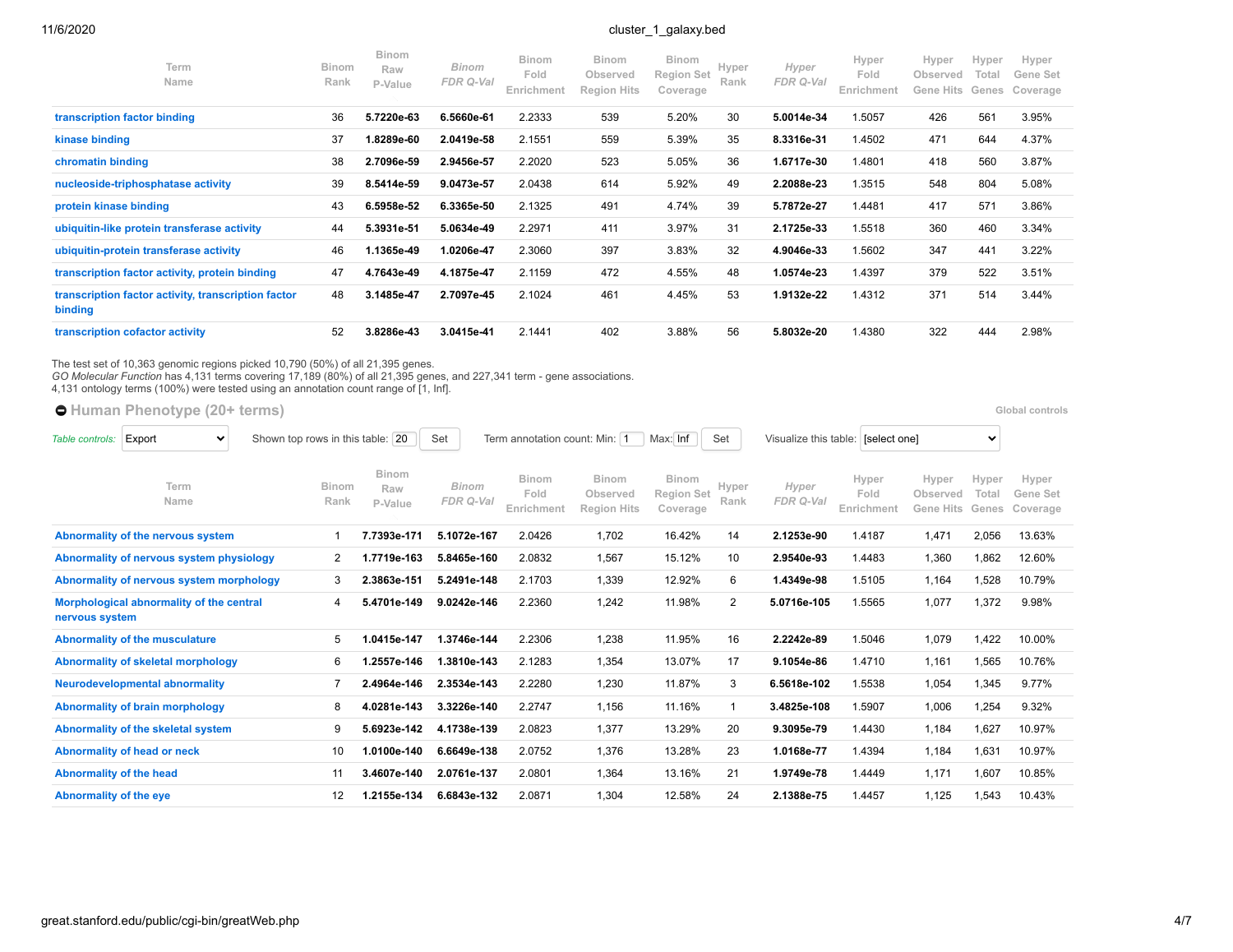| Term<br><b>Name</b>                 | <b>Binom</b><br>Rank | <b>Binom</b><br>Raw<br>P-Value | <b>Binom</b><br>FDR Q-Val | <b>Binom</b><br>Fold<br>Enrichment | <b>Binom</b><br>Observed<br><b>Region Hits</b> | <b>Binom</b><br><b>Region Set</b><br>Coverage | Hyper<br>Rank | Hyper<br>FDR Q-Val | Hyper<br>Fold<br>Enrichment | Hyper<br>Observed<br>Gene Hits | Hyper<br>Total<br>Genes | Hyper<br>Gene Set<br>Coverage |
|-------------------------------------|----------------------|--------------------------------|---------------------------|------------------------------------|------------------------------------------------|-----------------------------------------------|---------------|--------------------|-----------------------------|--------------------------------|-------------------------|-------------------------------|
| Abnormal axial skeleton morphology  | 13                   | 1.5110e-133                    | 7.6701e-131               | 2.2080                             | 1,149                                          | 11.09%                                        | 15            | 6.9730e-90         | 1.5336                      | 990                            | 1,280                   | 9.18%                         |
| Abnormality of muscle physiology    | 14                   | 4.8357e-131                    | 2.2793e-128               | 2.2747                             | 1,063                                          | 10.26%                                        | 19            | 4.0202e-84         | 1.5313                      | 936                            | 1,212                   | 8.67%                         |
| Neurodevelopmental delay            | 15                   | 2.3076e-126                    | 1.0152e-123               | 2.3535                             | 961                                            | 9.27%                                         | 13            | 9.9819e-91         | 1.6040                      | 813                            | 1,005                   | 7.53%                         |
| Abnormal muscle tone                | 16                   | 4.9795e-125                    | 2.0537e-122               | 2.3818                             | 930                                            | 8.97%                                         | 12            | 1.4414e-91         | 1.6055                      | 817                            | 1,009                   | 7.57%                         |
| <b>Abnormality of the skull</b>     | 17                   | 4.7307e-124                    | 1.8364e-121               | 2.2871                             | 998                                            | 9.63%                                         | 11            | 7.0335e-93         | 1.5922                      | 860                            | 1,071                   | 7.97%                         |
| Global developmental delay          | 18                   | 1.5712e-123                    | 5.7603e-121               | 2.5634                             | 805                                            | 7.77%                                         | 8             | 9.1349e-96         | 1.6904                      | 682                            | 800                     | 6.32%                         |
| Abnormality of the cerebrum         | 20                   | 3.2719e-120                    | 1.0796e-117               | 2.3923                             | 888                                            | 8.57%                                         | 4             | 4.3467e-101        | 1.6658                      | 767                            | 913                     | 7.11%                         |
| Abnormality of forebrain morphology | 21                   | 6.8040e-120                    | 2.1381e-117               | 2.3876                             | 889                                            | 8.58%                                         | 5             | 6.4452e-101        | 1.6643                      | 768                            | 915                     | 7.12%                         |

The test set of 10,363 genomic regions picked 10,790 (50%) of all 21,395 genes.

*Human Phenotype* has 6,599 terms covering 3,215 (15%) of all 21,395 genes, and 244,972 term - gene associations.

6,599 ontology terms (100%) were tested using an annotation count range of [1, Inf].

|                      | <b>O</b> Mouse Phenotype Single KO (20+ terms) |                                  |                                |                    |                                    |                                                |                                               |                |                       |                             |                                |                         | Global controls               |
|----------------------|------------------------------------------------|----------------------------------|--------------------------------|--------------------|------------------------------------|------------------------------------------------|-----------------------------------------------|----------------|-----------------------|-----------------------------|--------------------------------|-------------------------|-------------------------------|
| Table controls:      | Export<br>$\checkmark$                         | Shown top rows in this table: 20 |                                | Set                | Term annotation count: Min: 1      |                                                | Max: Inf                                      | Set            | Visualize this table: | [select one]                |                                | $\checkmark$            |                               |
|                      | Term<br>Name                                   | Binom<br>Rank                    | <b>Binom</b><br>Raw<br>P-Value | Binom<br>FDR Q-Val | <b>Binom</b><br>Fold<br>Enrichment | <b>Binom</b><br>Observed<br><b>Region Hits</b> | <b>Binom</b><br><b>Region Set</b><br>Coverage | Hyper<br>Rank  | Hyper<br>FDR Q-Val    | Hyper<br>Fold<br>Enrichment | Hyper<br>Observed<br>Gene Hits | Hyper<br>Total<br>Genes | Hyper<br>Gene Set<br>Coverage |
| preweaning lethality |                                                | $\mathbf 1$                      | 0.0000                         | 0.0000             | 2.0809                             | 3,096                                          | 29.88%                                        | -1             | 1.1384e-241           | 1.4963                      | 2,697                          | 3,574                   | 25.00%                        |
| abnormal survival    |                                                |                                  | 0.0000                         | 0.0000             | 2.0402                             | 3,376                                          | 32.58%                                        | 2              | 7.5098e-241           | 1.4632                      | 2,959                          | 4,010                   | 27.42%                        |
| prenatal lethality   |                                                | 4                                | 2.0302e-257                    | 4.6542e-254        | 2.3251                             | 1,908                                          | 18.41%                                        | 3              | 3.4866e-218           | 1.6448                      | 1,659                          | 2,000                   | 15.38%                        |
| embryonic lethality  |                                                | 5                                | 8.7049e-219                    | .5965e-215         | 2.4369                             | 1,514                                          | 14.61%                                        | 5              | 2.2779e-200           | 1.7055                      | 1,322                          | 1,537                   | 12.25%                        |
| embryo phenotype     |                                                | 9                                | 5.1922e-150                    | 5.2903e-147        | 2.1021                             | 1,420                                          | 13.70%                                        | $\overline{7}$ | 5.9988e-119           | 1.5549                      | 1,210                          | 1,543                   | 11.21%                        |
|                      | embryonic lethality prior to tooth bud stage   | 11                               | 6.1674e-128                    | 5.1414e-125        | 2.6749                             | 775                                            | 7.48%                                         | 6              | 1.2608e-126           | 1.8009                      | 683                            | 752                     | 6.33%                         |
|                      | embryonic lethality prior to organogenesis     | 13                               | 6.8683e-121                    | 4.8448e-118        | 2.7423                             | 704                                            | 6.79%                                         | 8              | 1.3044e-117           | 1.8108                      | 621                            | 680                     | 5.76%                         |
|                      | abnormal embryo morphology                     | 14                               | 9.9529e-117                    | 6.5192e-114        | 2.1108                             | 1,112                                          | 10.73%                                        | 10             | 5.5429e-98            | 1.5815                      | 934                            | 1,171                   | 8.66%                         |
|                      | abnormal prenatal growth/weight/body size      | 17                               | 1.1297e-104                    | 6.0938e-102        | 2.1446                             | 968                                            | 9.34%                                         | 9              | 5.1160e-100           | 1.6367                      | 818                            | 991                     | 7.58%                         |

**[preweaning lethality, complete penetrance](http://great.stanford.edu/public/cgi-bin/showTermDetails.php?termId=MP:0011100&ontoName=MGIPhenoSingleKO&species=mm10&ontoUiName=Mouse%20Phenotype%20Single%20KO&foreName=cluster_1_galaxy.bed&backName=&sessionName=20201106-public-4.0.4-pOiBTG)** 18 **1.7663e-103 8.9986e-101** 2.4273 747 7.21% 11 **5.1414e-94** 1.6916 668 783 6.19% **[abnormal embryo development](http://great.stanford.edu/public/cgi-bin/showTermDetails.php?termId=MP:0001672&ontoName=MGIPhenoSingleKO&species=mm10&ontoUiName=Mouse%20Phenotype%20Single%20KO&foreName=cluster_1_galaxy.bed&backName=&sessionName=20201106-public-4.0.4-pOiBTG)** 19 **5.4444e-103 2.6276e-100** 2.2575 856 8.26% 13 **4.9705e-90** 1.6444 724 873 6.71% **[abnormal embryonic growth/weight/body size](http://great.stanford.edu/public/cgi-bin/showTermDetails.php?termId=MP:0002088&ontoName=MGIPhenoSingleKO&species=mm10&ontoUiName=Mouse%20Phenotype%20Single%20KO&foreName=cluster_1_galaxy.bed&backName=&sessionName=20201106-public-4.0.4-pOiBTG)** 22 **9.1130e-90 3.7985e-87** 2.1755 809 7.81% 12 **5.3138e-90** 1.6649 686 817 6.36% **[abnormal prenatal body size](http://great.stanford.edu/public/cgi-bin/showTermDetails.php?termId=MP:0010866&ontoName=MGIPhenoSingleKO&species=mm10&ontoUiName=Mouse%20Phenotype%20Single%20KO&foreName=cluster_1_galaxy.bed&backName=&sessionName=20201106-public-4.0.4-pOiBTG)** 34 **2.4610e-75 6.6375e-73** 2.1097 729 7.03% 16 **2.4187e-74** 1.6356 617 748 5.72% **[abnormal cell morphology](http://great.stanford.edu/public/cgi-bin/showTermDetails.php?termId=MP:0000358&ontoName=MGIPhenoSingleKO&species=mm10&ontoUiName=Mouse%20Phenotype%20Single%20KO&foreName=cluster_1_galaxy.bed&backName=&sessionName=20201106-public-4.0.4-pOiBTG)** 35 **3.2559e-75 8.5305e-73** 2.0077 817 7.88% 31 **1.1448e-37** 1.3970 713 1,012 6.61% **[abnormal embryonic tissue morphology](http://great.stanford.edu/public/cgi-bin/showTermDetails.php?termId=MP:0002085&ontoName=MGIPhenoSingleKO&species=mm10&ontoUiName=Mouse%20Phenotype%20Single%20KO&foreName=cluster_1_galaxy.bed&backName=&sessionName=20201106-public-4.0.4-pOiBTG)** 36 **5.0065e-75 1.2753e-72** 2.0308 793 7.65% 22 **2.0910e-59** 1.5407 655 843 6.07% **[embryonic lethality during organogenesis](http://great.stanford.edu/public/cgi-bin/showTermDetails.php?termId=MP:0006207&ontoName=MGIPhenoSingleKO&species=mm10&ontoUiName=Mouse%20Phenotype%20Single%20KO&foreName=cluster_1_galaxy.bed&backName=&sessionName=20201106-public-4.0.4-pOiBTG)** 37 **9.6278e-75 2.3861e-72** 2.1234 713 6.88% 19 **3.8086e-64** 1.5959 598 743 5.54%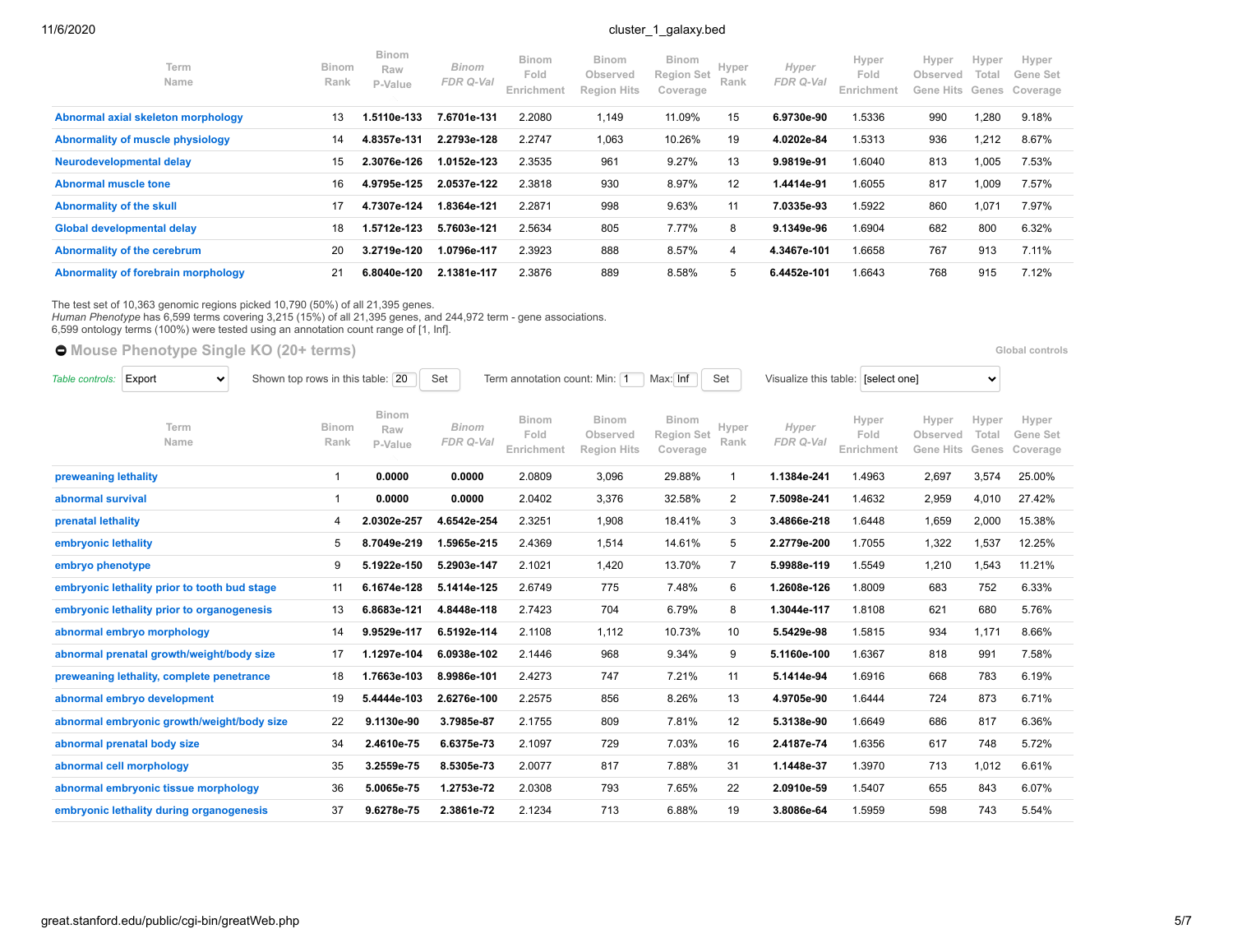| Term<br>Name                                                     | <b>Binom</b><br>Rank | <b>Binom</b><br>Raw<br>P-Value | Binom<br>FDR Q-Val | <b>Binom</b><br>Fold<br>Enrichment | <b>Binom</b><br>Observed<br><b>Region Hits</b> | <b>Binom</b><br>Region Set<br>Coverage | Hyper<br>Rank | Hyper<br>FDR Q-Val | Hyper<br>Fold<br>Enrichment | Hyper<br>Observed | Hyper<br>Total | Hyper<br>Gene Set<br>Gene Hits Genes Coverage |
|------------------------------------------------------------------|----------------------|--------------------------------|--------------------|------------------------------------|------------------------------------------------|----------------------------------------|---------------|--------------------|-----------------------------|-------------------|----------------|-----------------------------------------------|
| prenatal growth retardation                                      | 46                   | 1.1013e-64                     | 2.1954e-62         | 2.2463                             | 547                                            | 5.28%                                  | 20            | 9.2828e-64         | 1.6896                      | 461               | 541            | 4.27%                                         |
| abnormal embryo size                                             | 48                   | 3.3977e-64                     | 6.4910e-62         | 2.1333                             | 607                                            | 5.86%                                  | 17            | 3.0571e-67         | 1.6664                      | 516               | 614            | 4.78%                                         |
| embryonic lethality during organogenesis,<br>complete penetrance | -49                  | 1.0243e-61                     | 1.9169e-59         | 2.1493                             | 574                                            | 5.54%                                  | 23            | 3.6147e-56         | 1.6276                      | 481               | 586            | 4.46%                                         |
| embryonic lethality between implantation and<br>placentation     | 51                   | 6.2623e-61                     | 1.1260e-58         | 2.5153                             | 413                                            | 3.99%                                  | 21            | 7.6007e-61         | 1.7741                      | 357               | 399            | 3.31%                                         |

The test set of 10,363 genomic regions picked 10,790 (50%) of all 21,395 genes.<br>*Mouse Phenotype Single KO* has 9,170 terms covering 9,466 (44%) of all 21,395 genes, and 551,620 term - gene associations.<br>9,170 ontology ter

**C** [Mouse Phenotype](https://great-help.atlassian.net/wiki/spaces/GREAT/Mouse+Phenotype) (20+ terms) **Global controls Global controls** 

| Table controls:      | Export<br>$\checkmark$                       | Shown top rows in this table: 20 |                                | Set                       | Term annotation count: Min: 1      |                                                | Max: Inf                                      | Set           | Visualize this table: [select one] |                             |                                       | $\checkmark$            |                               |
|----------------------|----------------------------------------------|----------------------------------|--------------------------------|---------------------------|------------------------------------|------------------------------------------------|-----------------------------------------------|---------------|------------------------------------|-----------------------------|---------------------------------------|-------------------------|-------------------------------|
|                      | Term<br>Name                                 | <b>Binom</b><br>Rank             | <b>Binom</b><br>Raw<br>P-Value | <b>Binom</b><br>FDR Q-Val | <b>Binom</b><br>Fold<br>Enrichment | <b>Binom</b><br>Observed<br><b>Region Hits</b> | <b>Binom</b><br><b>Region Set</b><br>Coverage | Hyper<br>Rank | Hyper<br>FDR Q-Val                 | Hyper<br>Fold<br>Enrichment | Hyper<br>Observed<br><b>Gene Hits</b> | Hyper<br>Total<br>Genes | Hyper<br>Gene Set<br>Coverage |
| preweaning lethality |                                              | $\overline{1}$                   | 0.0000                         | 0.0000                    | 2.0374                             | 3,410                                          | 32.91%                                        | $\mathbf{1}$  | 5.2831e-243                        | 1.4628                      | 2,987                                 | 4,049                   | 27.68%                        |
| prenatal lethality   |                                              | 4                                | 4.4271e-291                    | 1.0597e-287               | 2.2713                             | 2,219                                          | 21.41%                                        | 3             | 6.8570e-228                        | 1.6039                      | 1,913                                 | 2,365                   | 17.73%                        |
| embryonic lethality  |                                              | 5                                | 3.3330e-253                    | 6.3827e-250               | 2.4105                             | 1,764                                          | 17.02%                                        | 4             | 2.3486e-215                        | 1.6759                      | 1,518                                 | 1,796                   | 14.07%                        |
| embryo phenotype     |                                              | 9                                | 9.0263e-174                    | 9.6030e-171               | 2.0945                             | 1,638                                          | 15.81%                                        | 6             | 1.6400e-129                        | 1.5346                      | 1,390                                 | 1,796                   | 12.88%                        |
|                      | abnormal embryo morphology                   | 13                               | 7.8477e-143                    | 5.7802e-140               | 2.1285                             | 1,321                                          | 12.75%                                        | 10            | 1.4175e-110                        | 1.5644                      | 1,099                                 | 1,393                   | 10.19%                        |
|                      | embryonic lethality prior to tooth bud stage | 16                               | 7.2705e-134                    | 4.3510e-131               | 2.6359                             | 830                                            | 8.01%                                         | 7             | 6.8197e-128                        | 1.7777                      | 728                                   | 812                     | 6.75%                         |
|                      | abnormal prenatal growth/weight/body size    | 19                               | 9.8239e-128                    | 4.9507e-125               | 2.1546                             | 1,159                                          | 11.18%                                        | 9             | 1.1021e-113                        | 1.6187                      | 969                                   | 1,187                   | 8.98%                         |
|                      | embryonic lethality prior to organogenesis   | 20                               | 1.3045e-125                    | 6.2451e-123               | 2.6905                             | 754                                            | 7.28%                                         | 8             | 6.0252e-119                        | 1.7884                      | 662                                   | 734                     | 6.14%                         |
|                      | abnormal embryo development                  | 22                               | 1.6141e-118                    | 7.0250e-116               | 2.2310                             | 1,004                                          | 9.69%                                         | 12            | 3.0130e-98                         | 1.6194                      | 842                                   | 1,031                   | 7.80%                         |
|                      | abnormal embryonic growth/weight/body size   | 25                               | 2.8873e-114                    | 1.1059e-111               | 2.2008                             | 997                                            | 9.62%                                         | 11            | 3.6862e-107                        | 1.6557                      | 830                                   | 994                     | 7.69%                         |
|                      | preweaning lethality, complete penetrance    | 31                               | 6.6396e-105                    | 2.0508e-102               | 2.3988                             | 774                                            | 7.47%                                         | 14            | 2.6805e-93                         | 1.6763                      | 689                                   | 815                     | 6.39%                         |
|                      | embryonic lethality during organogenesis     | 33                               | 2.1034e-103                    | 6.1030e-101               | 2.1721                             | 931                                            | 8.98%                                         | 17            | 5.6879e-82                         | 1.5917                      | 765                                   | 953                     | 7.09%                         |
|                      | abnormal prenatal body size                  | 40                               | 1.0951e-94                     | 2.6214e-92                | 2.1500                             | 874                                            | 8.43%                                         | 16            | 2.8525e-87                         | 1.6300                      | 730                                   | 888                     | 6.77%                         |
|                      | abnormal embryonic tissue morphology         | 42                               | 2.8190e-94                     | 6.4266e-92                | 2.0501                             | 968                                            | 9.34%                                         | 23            | 2.2771e-66                         | 1.5155                      | 788                                   | 1,031                   | 7.30%                         |
|                      | abnormal cell morphology                     | 44                               | 2.0349e-92                     | 4.4283e-90                | 2.0243                             | 978                                            | 9.44%                                         | 31            | 2.9209e-48                         | 1.4102                      | 852                                   | 1,198                   | 7.90%                         |
| complete penetrance  | embryonic lethality during organogenesis,    | 50                               | 5.8681e-85                     | 1.1237e-82                | 2.1898                             | 756                                            | 7.30%                                         | 20            | 2.9784e-71                         | 1.6181                      | 621                                   | 761                     | 5.76%                         |
| abnormal embryo size |                                              | 52                               | 1.1754e-82                     | 2.1643e-80                | 2.1869                             | 738                                            | 7.12%                                         | 18            | 6.8221e-82                         | 1.6709                      | 616                                   | 731                     | 5.71%                         |
|                      | prenatal growth retardation                  | 60                               | 1.3664e-75                     | 2.1805e-73                | 2.2067                             | 663                                            | 6.40%                                         | 21            | 2.2047e-70                         | 1.6564                      | 553                                   | 662                     | 5.13%                         |